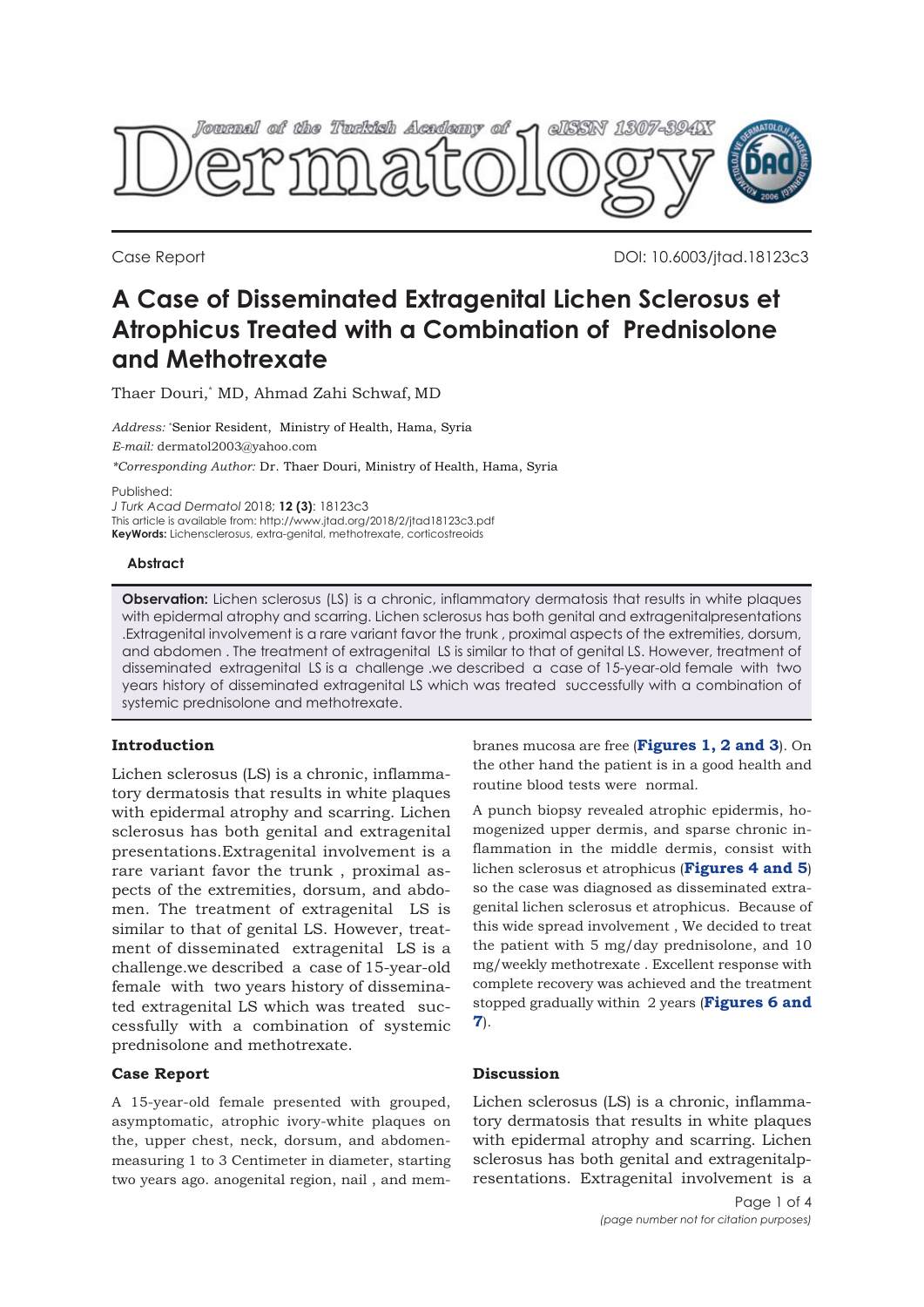<span id="page-1-0"></span>*J Turk Acad Dermato*l 2018; **12(3)**: 18123c3. http://www.jtad.org/2018/2/jtad18123c3.pdf



**Figure 1.** Hypopigmented plaques in the back

rare variant favor the trunk and proximal aspects of the extremities.They occur in 15% to 20% of patients [**[1](#page-3-0)**]. They may be localized or widespread and typically affect the neck, inframammary area, shoulders, wrists, and inner part of the thighs. In contrast to genital LS, which is accompanied by itching, burning, and dysuria, extragenital LS is typically asy mptomatic [**[2](#page-2-0)**]. However, progressive disease may cause discomfort and pruritus [**[3](#page-3-0)**]. LS has an autoimmunological background. Circulating basement membrane antibodies and antibodies against the extracellular matrix protein 1 have been found in patients with LS, and an associationof LS with other autoimmune diseases is frequent [**[4,5,6](#page-3-0)**].

Treatment of extragenital LS included application of super-potent topical glucocorticoids with or without topical calcineurin inhibitors for long-term daily use, Phototherapy, especially UVA1, is a treatment modality treatment modality that has been shown to clear extragenital lesions more effectively than genital l



Figure 2. Hypopigmented papules on the neck

esions, intralesional glucocorticoids at anti-inflammatory doses for more limited disease and systemic glucocorticoids for widespread disease or in cases refractory to topical trea tment [**[7,8,9,10,11,12](#page-3-0)**]. In widespread or disseminated cases of extragenital lichen sclerosus topical treatment not effective and difficult to apply, in this situation we need systemic treatment. *Kreuter A* et al used narrowband UV-B phototherapy for extragenital lichen scle rosus [**[13](#page-3-0)**]. *Formiga Ade A* et all treated disseminated extragenital lichen sclerosus et atrophicus with acitretin [**[14](#page-3-0)**], and *Kreuter A* et al treated. Seven patients extragenital lichen sclerosus with pulsed high-dose corticosteroids combined with low-dose methotrexate PCMT for at least 6 months [**[9](#page-3-0)**].

In recent years, combining methotrexate with corticosteroids has become an increasingly reported treatment strategy for localized scleroderma [**[9](#page-3-0)**].*Uziel* et al were the first to report on the beneficial effects of PCMT in a case series of 10 children with localized scleroderma.



**Figure 3.** Hypopigmented lesions



**Figure 4.** Biopsy from the papules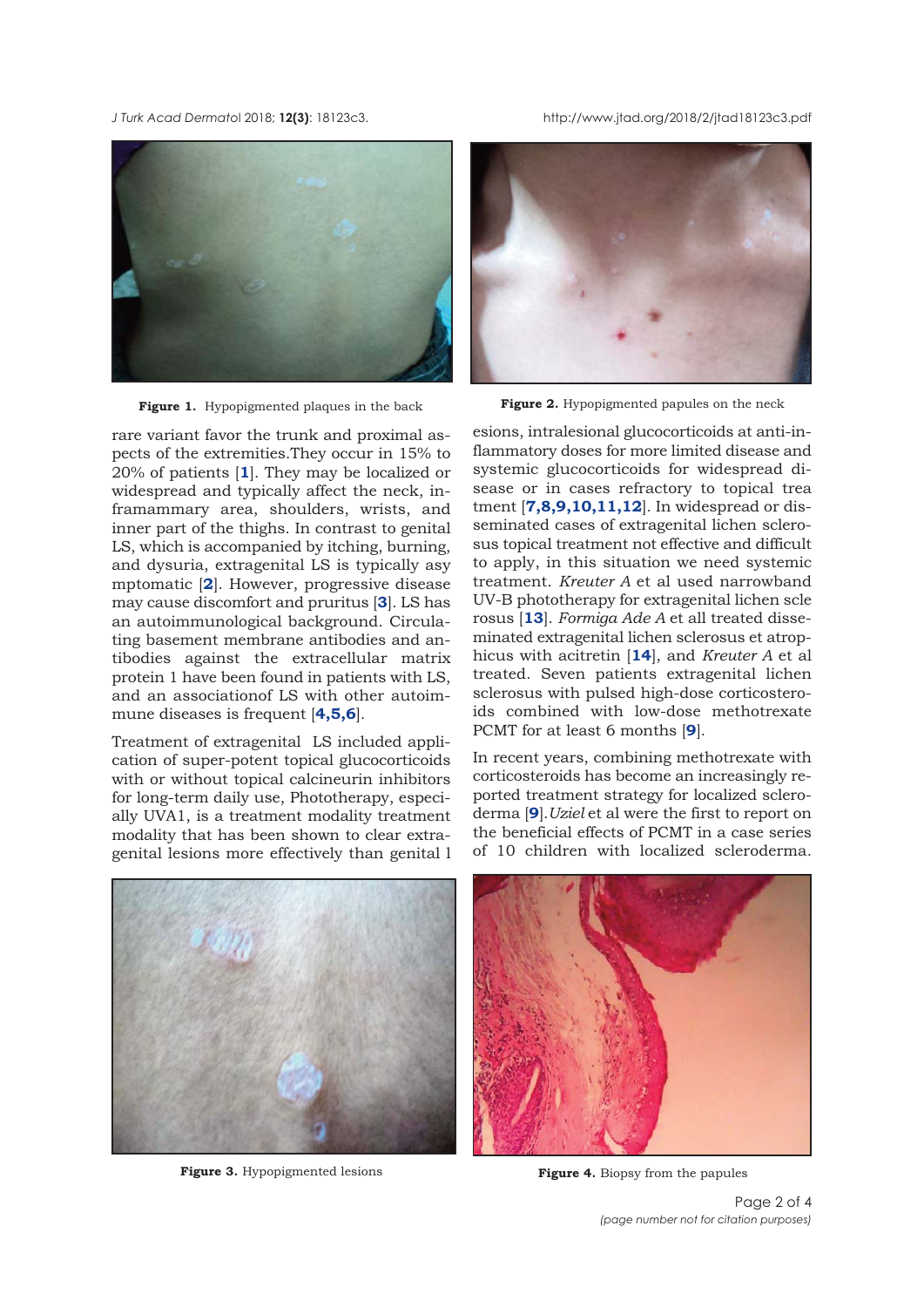<span id="page-2-0"></span>*J Turk Acad Dermato*l 2018; **12(3)**: 18123c3. http://www.jtad.org/2018/2/jtad18123c3.pdf



**Figure 5.** Close up view of the biopsy specimen **Figure 6.** Lesions after treatment

These results were later confirmed by *Weibel* et al in a larger retrospective study of PCMT that included 34 patients with juvenile localized scleroderma [**[9](#page-3-0)**].

The exact mechanism of action of PCMT in sclerotic skin diseases is still unknown. It seems that PCMT combines the early anti-inflammatory effects of corticosteroids with the prolonged antifibrotic effects of methotrexate[**[15](#page-3-0)**]. Methotrexate inhibits several cytokines that play a central role in sclerotic skin diseases, such as interleukins 2,4 and 6 [**[16](#page-3-0)**]. Interleukin 6 has been shown to be upregulated in LS and localized scleroderma and seems to parallel with the extent of disease and response to treatment [**[17](#page-3-0)**]. Although orally adm inistered low-dose methotrexate causes adverse effects in the gastrointestinal tract (e.g. nausea or vomiting), liver (elevations in liver enzyme levels), and central nervous system (e.g. dizziness or headache in about one-third of patients), clinically relevant complications,



**Figure 7.** Lesions after treatment



fortunately, are rare. In clinical trials of methotrexate therapy for rheumatoid arthritis, life threatening pancytopenia and methotrexateinduced lung disease have been observed in 1.4% and in 2.1% to 6.8% of patients, respectively. Although the typical longterm adverse effects of corticosteroids usually do not occur with high-dose treatment, physicians should be aware of rare severe adverse events such as aseptic bone necrosis, anaphylaxis, or even sudden death in patients with renal insufficiency and/or imbalances in electrolyte levels [**[7](#page-3-0)**]. Therefore, patients should be carefully monitored while receiving CMT, especially those with a history of liver , cardiac, and renal disease.

We used to use 5 mg prednisolone/daily combination with10 mg methotrexate/weekly CMT to treated linear scleroderma and generalized morphea with good response . We decided to treatment this case with CMT. Excellent response with complete recovery was achieved and the treatment stopped gradually after 2 years.

#### **Conclusion**

Disseminated extra genital lichen sclerosus et atrophicus is very rare and difficult to treat. Methotrexate is well tolerated, low price, and effective choice is such cases. The response of disseminated lichen sclerosis for CMT is as excellent as that of linear scleroderma and generalized morphea.

#### **References**

- 1. Assmann T, Becker-Wegerich P, Grewe M, Megahed M, Ruzicka T. Tacrolimus ointment for the treatment of vulvar lichen sclerosus. Assmann J Am Acad Dermatol 2003; 48: 935-937. PMID: 12789187
- 2. Quatrano NA, Shvartsbeyn M, Meehan SA, Pomerantz R, Pomeranz MK. Extragenital bullous lichen